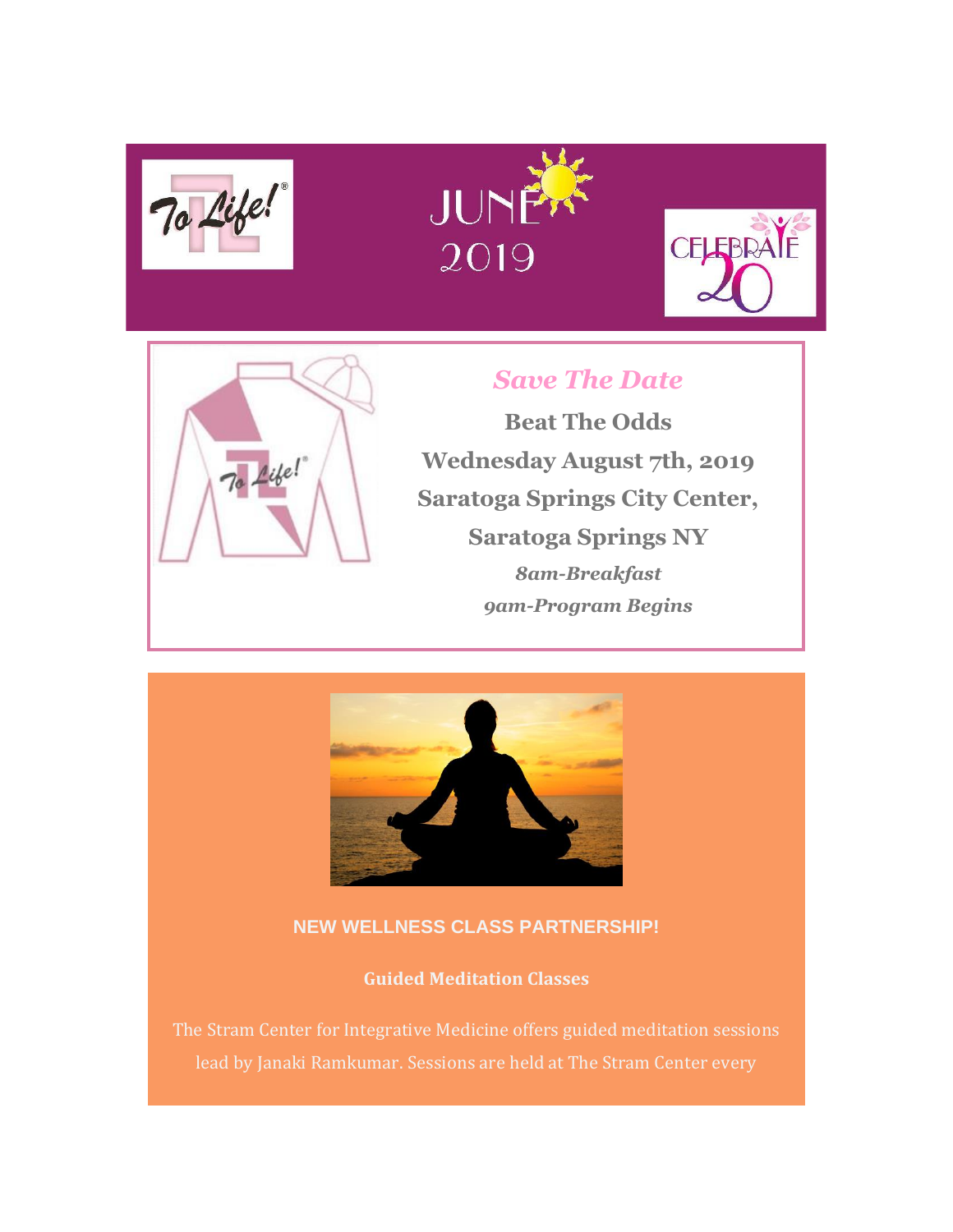Wednesday evening at 7:30 pm and serve as an introduction for beginners as well as a practice for experienced individuals in the cultivation of clarity, mindfulness and deep state meditation. No registration necessary.



*Qi Gong For Breast Health Monday, June 10, 2019 6:30pm-7:30pm To Life! Delmar Office*

Qi Gong is a traditional Chinese practice of aligning breath and movement to boost energy, mental focus and physical well-being. Qi Gong is gentle, empowering, self-healing, enjoyable and easy.

In this workshop you will learn 7 Qi Gong movements that will increase energy flow through the breast area. Qi Gong is part of a preventative and restorative model of healing.

Sign up by calling 518-439-5975

*Coming Soon: Reiki in July* To Life! Delmar Office Joan Bender, Certified Reiki Practicioner of Food & Market Coaching will be providing Reiki during the month of July.

> July 1st 12:30-2:30pm July 10th 3:00pm-5:00pm July 15th 12:30pm-2:30pm July 24th 3:00pm-5:00pm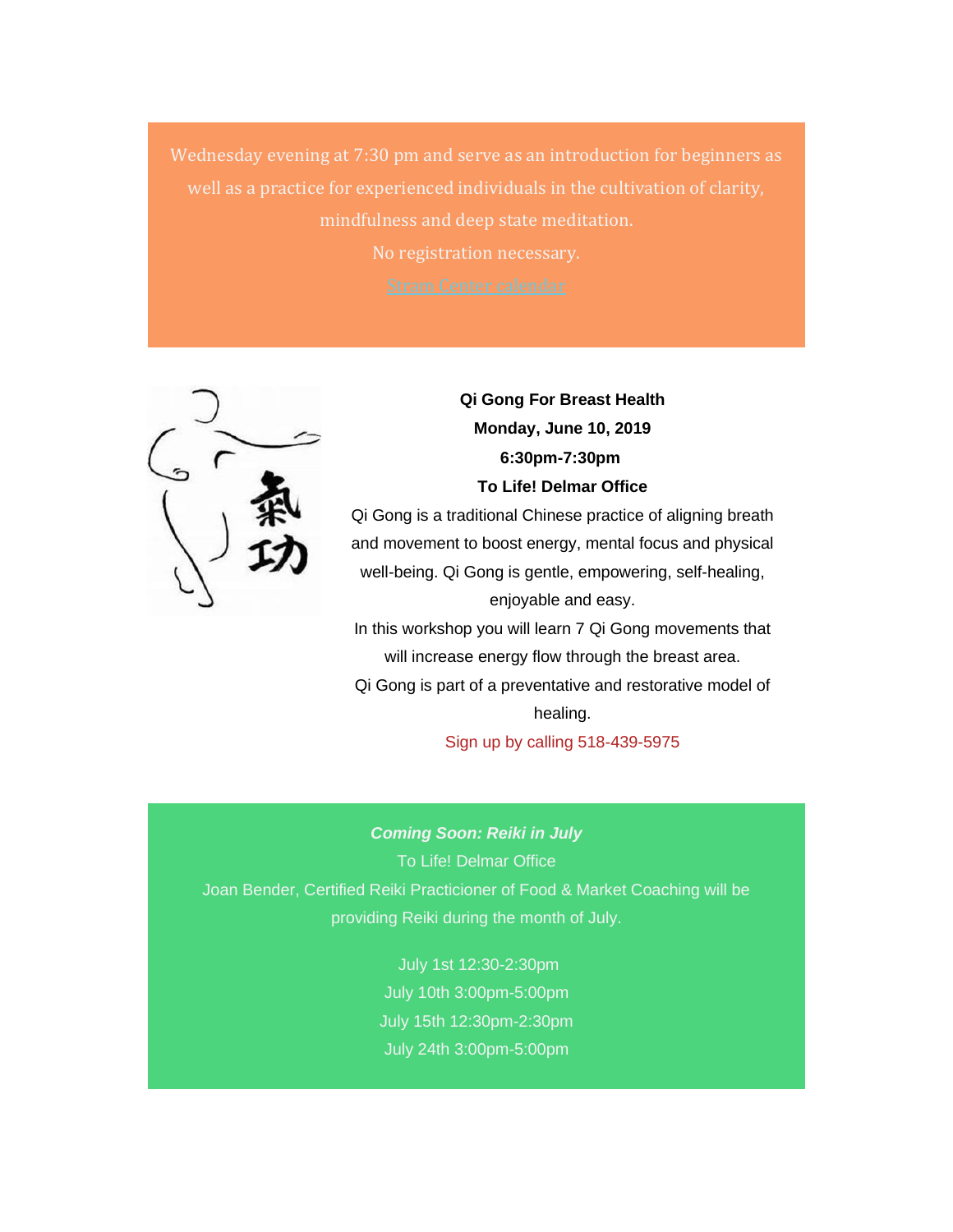#### July 29th 12:30pm-2:30pm



# Ongoing Wellness Programs Offered by *To Life!* in Delmar

## **Madgalena Energy Sessions with Susan:**

Sessions are available by appointment at the mutual convenience of the Practitioner and Client. All days of the work week are considered. Find more information on the healing nature of Madgalena Energy Sessions [here.](https://tolife.us5.list-manage.com/track/click?u=241d59b897b4121e9d2e15914&id=ad05189a71&e=d1f01208e2) Read our blog [post o](https://tolife.us5.list-manage.com/track/click?u=241d59b897b4121e9d2e15914&id=c7148de840&e=d1f01208e2)n Susan!

## *Jai Yoga School*

[Jai Yoga School](https://tolife.us5.list-manage.com/track/click?u=241d59b897b4121e9d2e15914&id=e031d46f3c&e=d1f01208e2) in Slingerlands offers complimentary "sangha yoga" classes to breast cancer patients and survivors. more Info **[HERE](https://tolife.us5.list-manage.com/track/click?u=241d59b897b4121e9d2e15914&id=abf77e49aa&e=d1f01208e2)**

**In the Saratoga Region:** *Reiki Energy Sessions with Judy Rosch*



**June is National LGBTQ Pride Month To Life! celebrates & supports our diverse survivor community**

**National Cancer Survivor Day-June 2nd We take a moment to recognize all who are living with a cancer diagnosis and those supporting a cancer thriver!**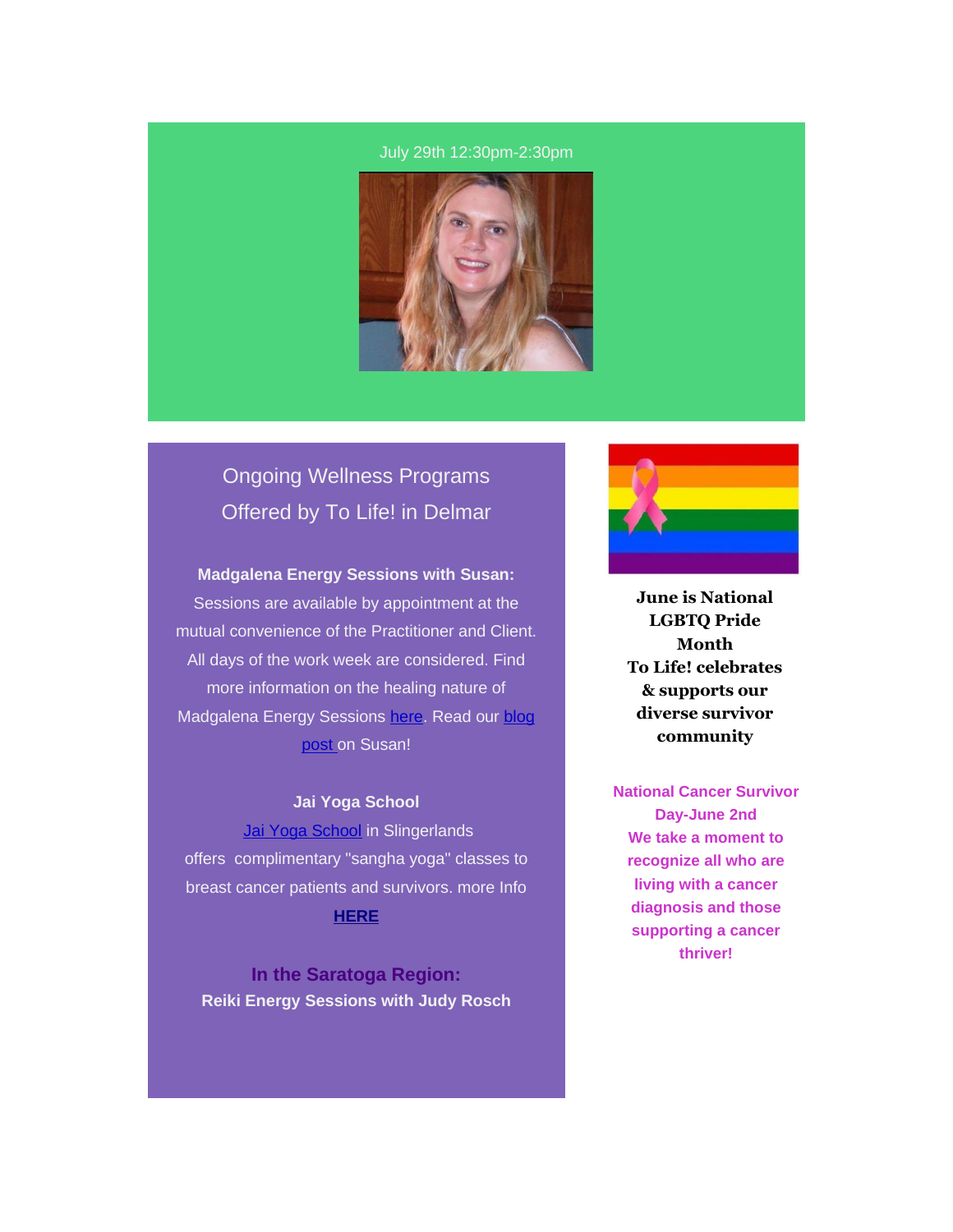Certified Reiki Master Judy Rosch will be offering complimentary Reiki Energy sessions on Tuesdays at our Saratoga Boutique (110 Spring Street). More information **[HERE](https://tolife.us5.list-manage.com/track/click?u=241d59b897b4121e9d2e15914&id=254dc856d6&e=d1f01208e2)**

#### **YANA Yoga**

YANA YOGA in Malta offers two classes "Gentle yoga & stretching" and " Gentle to Moderate yoga" free of charge to breast cancer survivors referred through To Life! **[http://www.yanayoga.net/](https://tolife.us5.list-manage.com/track/click?u=241d59b897b4121e9d2e15914&id=8ce37488d5&e=d1f01208e2)**

All Wellness Sessions are offered free of charge to breast cancer survivors. These sessions are meant to be beneficial for beginners and first timers! Those in active treatment may wish to consult physician before engaging in any movement sessions. Sign up today.

**Please Call To Life! at (518) 439-5975 to sign up for your session**

 $\mathcal{L}_\text{max}$  and  $\mathcal{L}_\text{max}$  and  $\mathcal{L}_\text{max}$  and  $\mathcal{L}_\text{max}$ 

# *June Support Groups*

#### *Schenectady Support Group*

English and Spanish speakers welcome. (open to anyone in the region at any stage of treatment or survivorship) Tuesday, June 11th, 6:30pm- 7:30pm Schenectady Area YWCA, 44 Washington Avenue, Schenectady, NY 12305

*Young Survival Coalition (YSC)*



# **Upcoming Events Qi Gong for Breast Health** Monday 6/10 @ To Life! Delmar **Office**

**Toast To The Tata's Annual Wine Tasting** Monday 7/29 @ Village Pizzeria & Ristorante Proceeds to benefit To Life!

> **Beat The Odds** Wednesday 8/7 @ Saratoga City **Center**



**From The Blog** [Hike With To Life!](https://tolife.us5.list-manage.com/track/click?u=241d59b897b4121e9d2e15914&id=d92609d3cf&e=d1f01208e2)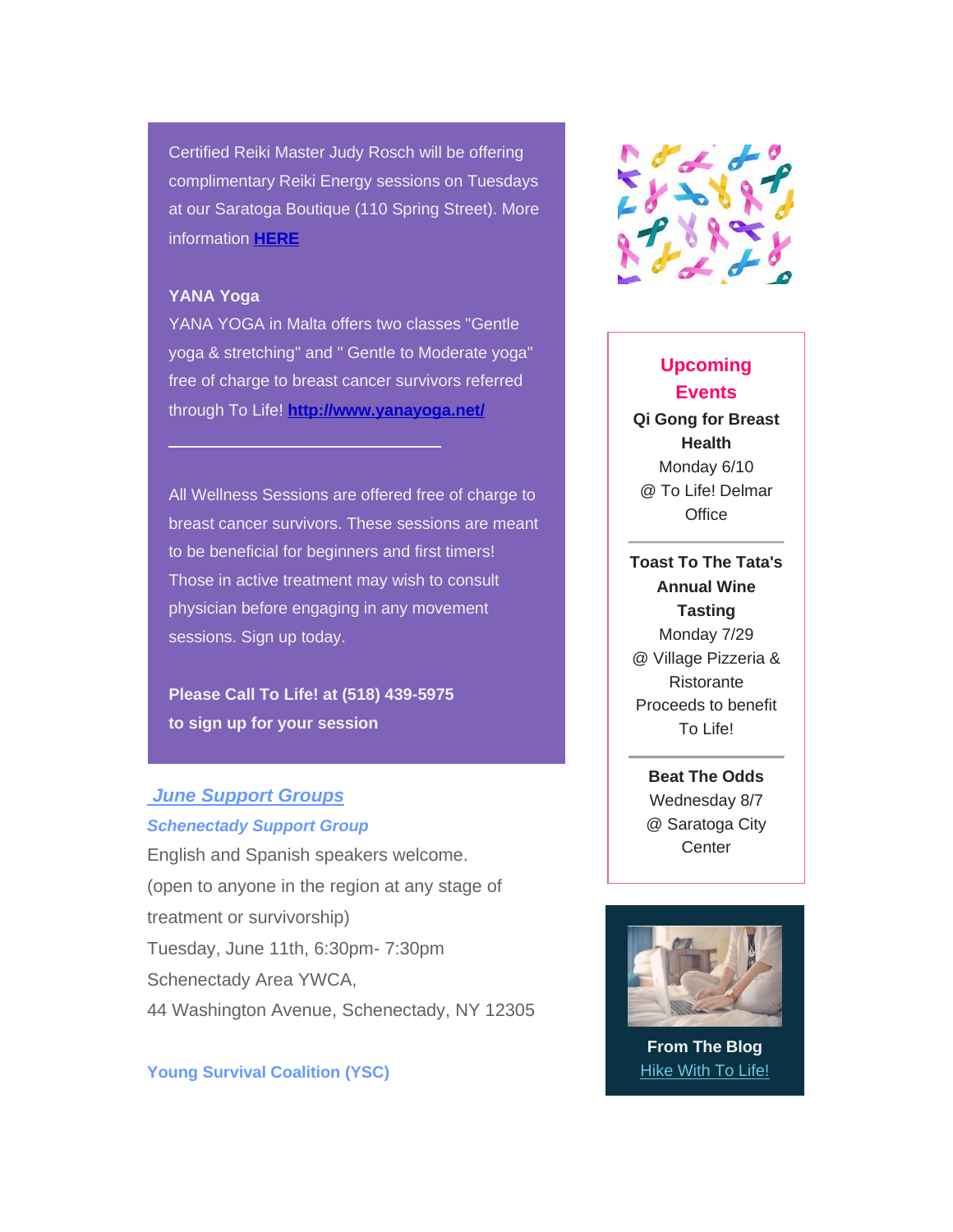## *Face2Face Support Group*

(For younger women facing Breast Cancer) Held monthly with varying schedules and locations to accommodate participants Call 439-5975 or email [albanyf2fcoordinator@gmail.com](mailto:albanyf2fcoordinator@gmail.com)

# *Saratoga Support Group*

(Open to anyone in the region at any stage of treatment or survivorship) Tuesday, June 19th, 5:30pm - 6:30pm Mollie Wilmot Radiation Oncology Center Saratoga Hospital, 211 Church Street Saratoga Springs, NY 12866

## *Stage 4/ Metastatic/ Recurrent Support Group*

(For women dealing with metastatic or recurring Breast Cancer) Wednesday, May 15th, 7:30pm - 9:00pm Delmar To Life! Office 410 Kenwood Ave, Delmar NY 12054 If you have never attended and wish to come, please contact To Life! (439-5975) to register and confirm.

#### *Newly Diagnosed Support Group*

(For recently diagnosed patients or anyone in treatment or survivorship) Thursday, June 27th, 6:00pm - 7:30pm Delmar To Life! Office 410 Kenwood Ave, Delmar NY 12054 If you have never attended and wish to come, please contact To Life! (439-5975) to register and confirm.

Read thus fantastic blog post written by Hike With To Life! leader and Survivor, Anne Lawton, RN. Learn what Hike With To Life! can do for you! *[Qigong for Cancer](https://tolife.us5.list-manage.com/track/click?u=241d59b897b4121e9d2e15914&id=b487b4a3d5&e=d1f01208e2)  [Patients](https://tolife.us5.list-manage.com/track/click?u=241d59b897b4121e9d2e15914&id=b487b4a3d5&e=d1f01208e2)* To Life! will be offering qigong classes this Spring. Learn how qigong can benefit cancer patients *Next Class With Maria Patrick is Scheduled for June! [Wellness Practitioner](https://tolife.us5.list-manage.com/track/click?u=241d59b897b4121e9d2e15914&id=2fa6bfeb33&e=d1f01208e2)  [Profile: Susan](https://tolife.us5.list-manage.com/track/click?u=241d59b897b4121e9d2e15914&id=2fa6bfeb33&e=d1f01208e2)  [Sperber](https://tolife.us5.list-manage.com/track/click?u=241d59b897b4121e9d2e15914&id=2fa6bfeb33&e=d1f01208e2)* Learn more about Susan Sperber, a practitioner providing energy healing services to our clients. [Website Home](https://tolife.us5.list-manage.com/track/click?u=241d59b897b4121e9d2e15914&id=e29825c3e4&e=d1f01208e2)